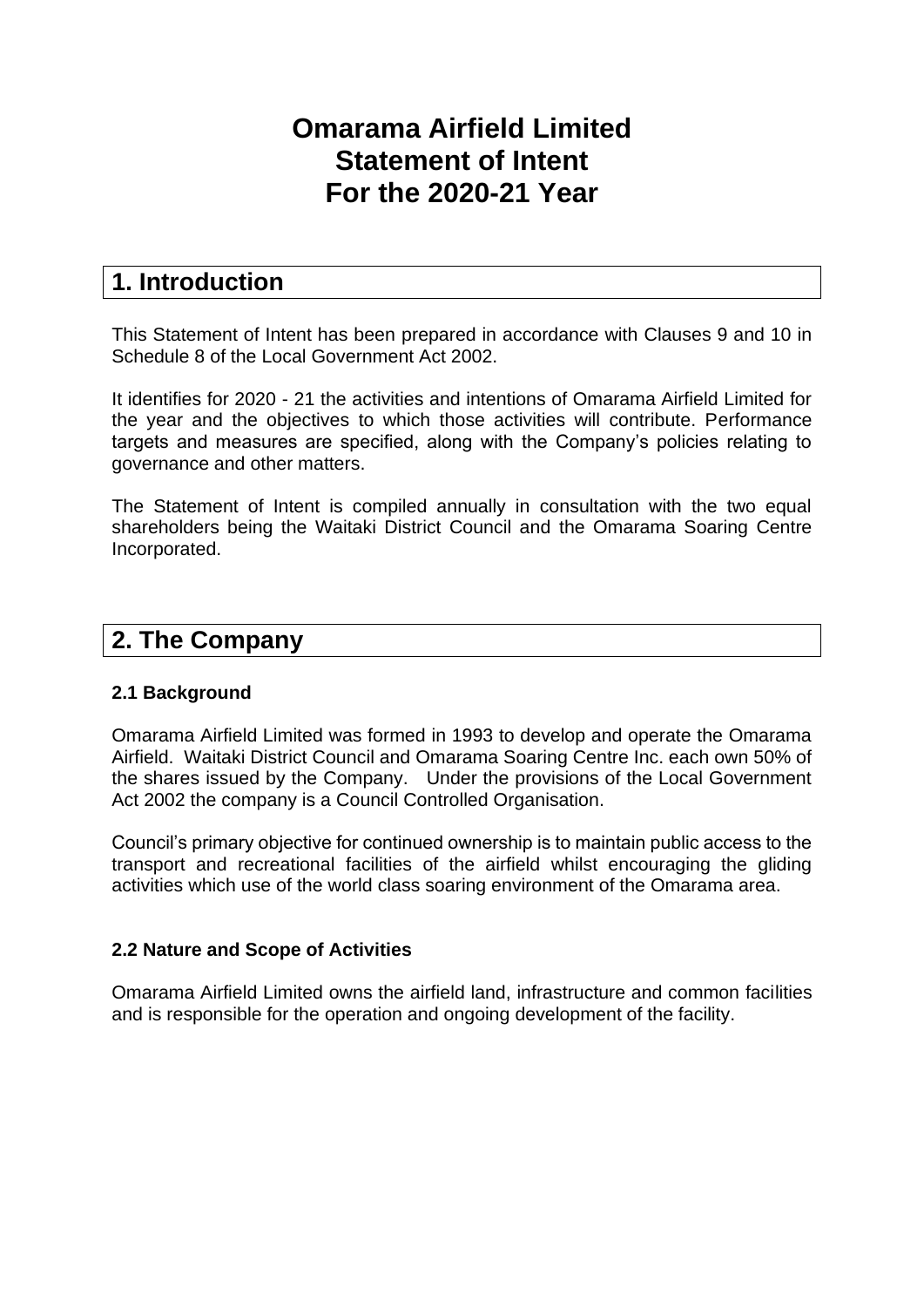## **2.3 Objectives**

The principal objective of the Company is to provide airfield facilities that support flying activities and encourage aviation opportunities in Omarama.

The principal objective is advanced through:

- Enhancing the airfield infrastructure;
- Providing public access to airfield facilities;
- Supporting commercial operations;
- Hosting gliding courses, events and competitions;
- Hosting general aviation events:
- Hosting non-aviation events that are complementary to the airfield;
- Supporting model flying operations and events;
- Supporting aviation club activities:
- Encouraging and supporting new aviation activity;
- Supporting where appropriate the local community;
- Managing the airfield in compliance with New Zealand aviation law;
- Investigating and pursuing non-aviation revenue enhancing opportunities and
- Marketing the aviation and recreational opportunities provided by the airfield.

## **2.4 Shareholder Expectations**

The shareholders expect that in conducting the affairs of the Company the directors shall ensure:

- Business activities are conducted in an efficient and effective manner.
- Assets and liabilities are prudently managed.
- The overall performance supports shareholder reasons for continued ownership.
- The decisions made enhance the achievement of the Company's long term objectives.
- The Company acts as a good employer and as an environmentally conscious and responsible citizen.
- That a transparent and collaborative relationship is maintained with the shareholders.

## **3. Reporting and Performance Measures**

## **3.1 Reporting Frequency and Content**

A Director of the Company shall attend the meeting at which the Annual Report is presented and may attend when the Half Yearly report is presented to the Council or the Omarama Soaring Centre.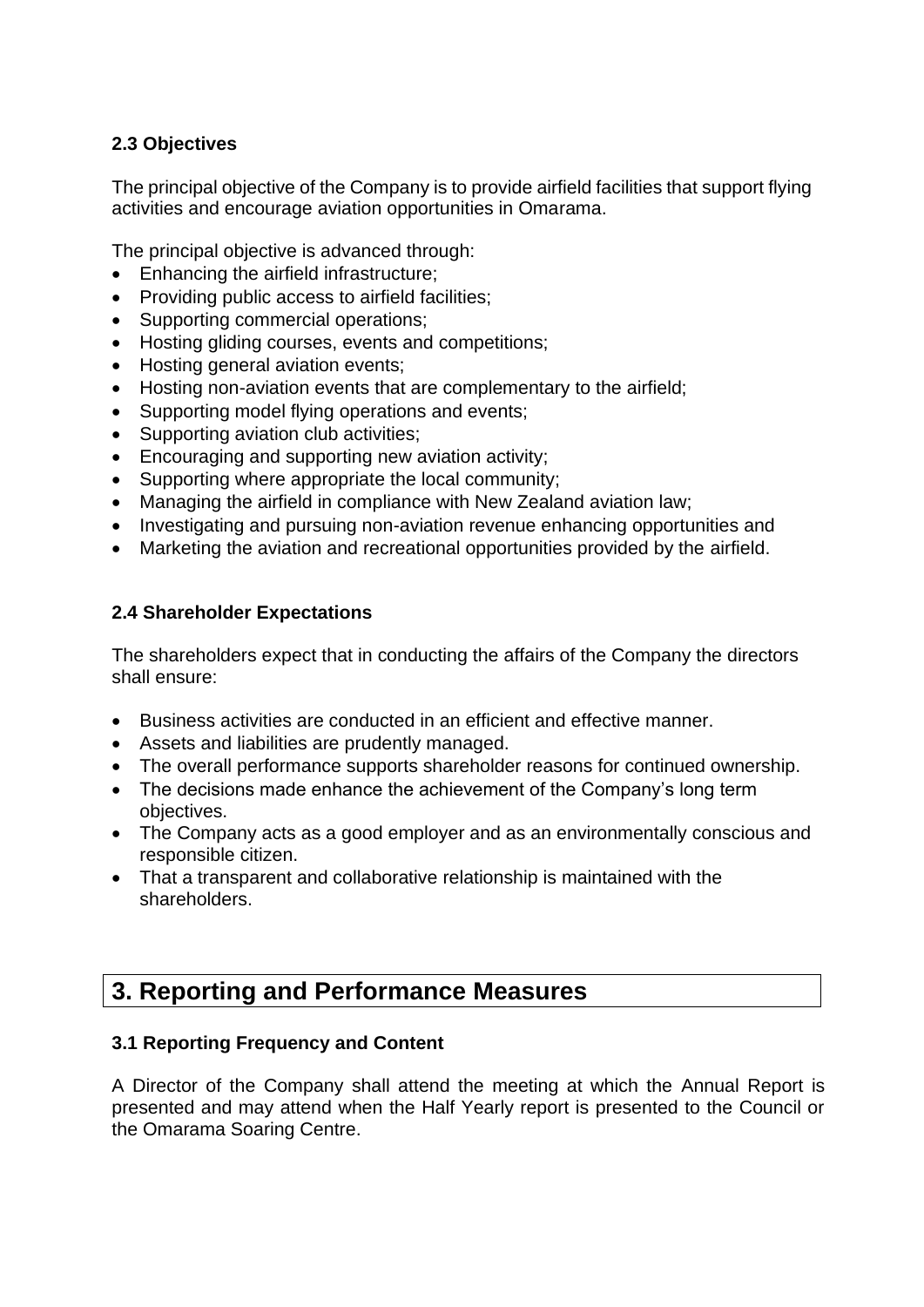Based on an annual balance date of  $30<sup>th</sup>$  June the company will in accordance with the provisions of Clauses 8 and 9 of Schedule 8 and Section 64 of the Local Government Act 2002 provide to the shareholders the following reports:

#### **(a) A Draft Statement of Intent**

By 1 March each year, the Directors shall deliver to the shareholders a Draft Statement of Intent for the following year.

#### **(b) A Completed Statement of Intent**

By 30<sup>th</sup> June of each year, the Directors will deliver to the shareholders a Statement of Intent for the following year.

#### **(c) A Half Yearly Report**

Within two months after the end of the first half of each financial year, the Directors shall deliver to the shareholders an un-audited report containing the information required by the Financial Reporting Act 1993. The report shall include a commentary on the first six months results and the outlook for the second six months with reference to any significant factors that are likely to have an effect on the Company's performance.

#### **(d) The Annual Report**

Within three months of the end of the financial year, the Directors shall deliver to the shareholders the Annual Report that will include:

- A report on the operations of the Company to enable an informed assessment of the Company's performance, including variations from the business plan and achievements against performance targets.
- Audited financial statements as required under the Financial Reporting Act 1993.
- A report on performance against the Corporate Governance Statement.

## **3.2 Performance Targets and Measures**

Over the next three years the Company's performance targets are to:

- Maintain, operate and provide planned services within budgeted income.
- Achieve a break even or better financial result after prudent provision for asset replacement, depreciation and future trading requirements.
- Update the Company's business plan on an annual basis.
- Enhance the economic benefits to the Omarama and Ahuriri community arising from the operation and development of the airfield as measured by increased patronage of facilities and participation in events.

## **(a) Ratio of Consolidated Shareholders' Funds to Total Assets**

**'Shareholders' Funds'** (Equity) are defined as the paid-up capital plus any retained tax paid profits earned less any dividends distributed to shareholders. They include accumulated surpluses, revaluation reserves, trust funds and any other reserves or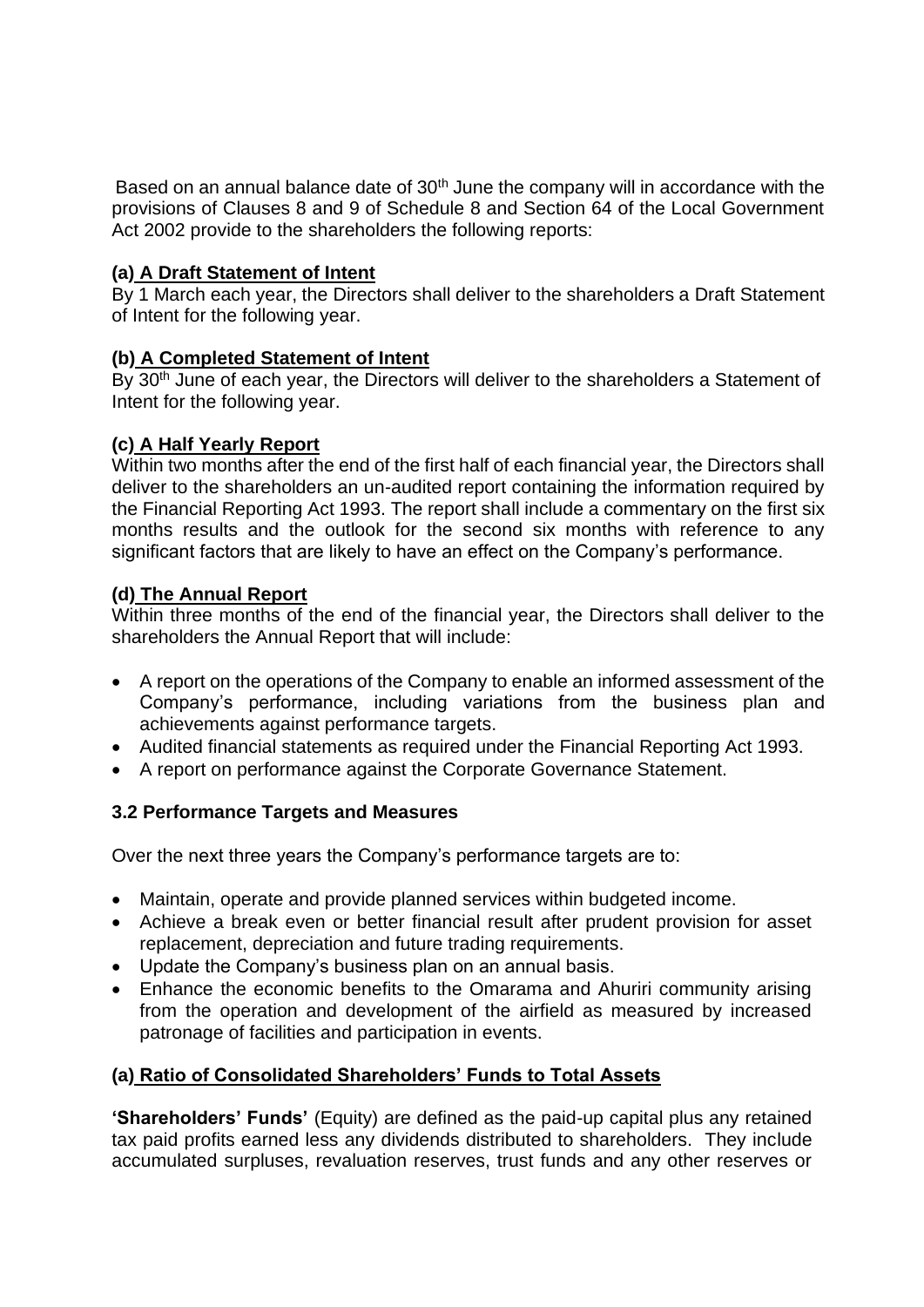funds which have been accumulated in accounts known as either "Revenue Reserves" or "Capital Reserves".

**'Total Assets'** are defined as the sum of all current and non-current assets plus the investments of the Company.

The projected target for the ratio of shareholders' funds to total assets is at least 90%.

## **(b) Directors Estimate of the Company Value**

The Company's commercial value is estimated in all material respects to be equivalent to the paid up share capital. The directors will advise the shareholders on an annual basis if they believe the value to differ materially from this.

## **4. Governance, Policy and Procedures**

## **4.1 Corporate Governance Statement**

## **(a) Role of the Board of Directors**

The Directors' role is defined in Section 58 of the Local Government Act 2002. This section states 'the role of a director of a council-controlled organisation is to assist the organisation to meet its objectives and any other requirements in its statement of intent' without limitation on 'the other duties that a director of a council-controlled organisation has.' The Board consults with the Company's shareholders in preparing and reviewing the Statement of Intent.

The Board meets on a regular basis and is responsible for the proper direction and control of the Company's activities as required by the Local Government Act 2002 and the Companies Act 1993

The Board acknowledges that it is responsible for the overall control framework of the Company but it recognises that no cost effective internal control system will preclude all errors and irregularities.

## **(b) The Role of the Shareholders**

The Board will ensure that the shareholders are informed of all major developments affecting the Company The shareholders are provided with a draft Statement of Intent and. information is communicated to them via the Half Yearly and Annual Reports or if required special meetings.

The shareholders appoint the directors

## **(c) Board Appointments**

The board comprises four directors and in accordance with the constitution two are appointed by each shareholder.

The Council's director rotation policy requires its directors to retire over any three year period. Retiring Directors shall be eligible to apply for reappointment.

## **(d) Board Committees**

There are no Board Committees.

## **(e) Company Management Structure**